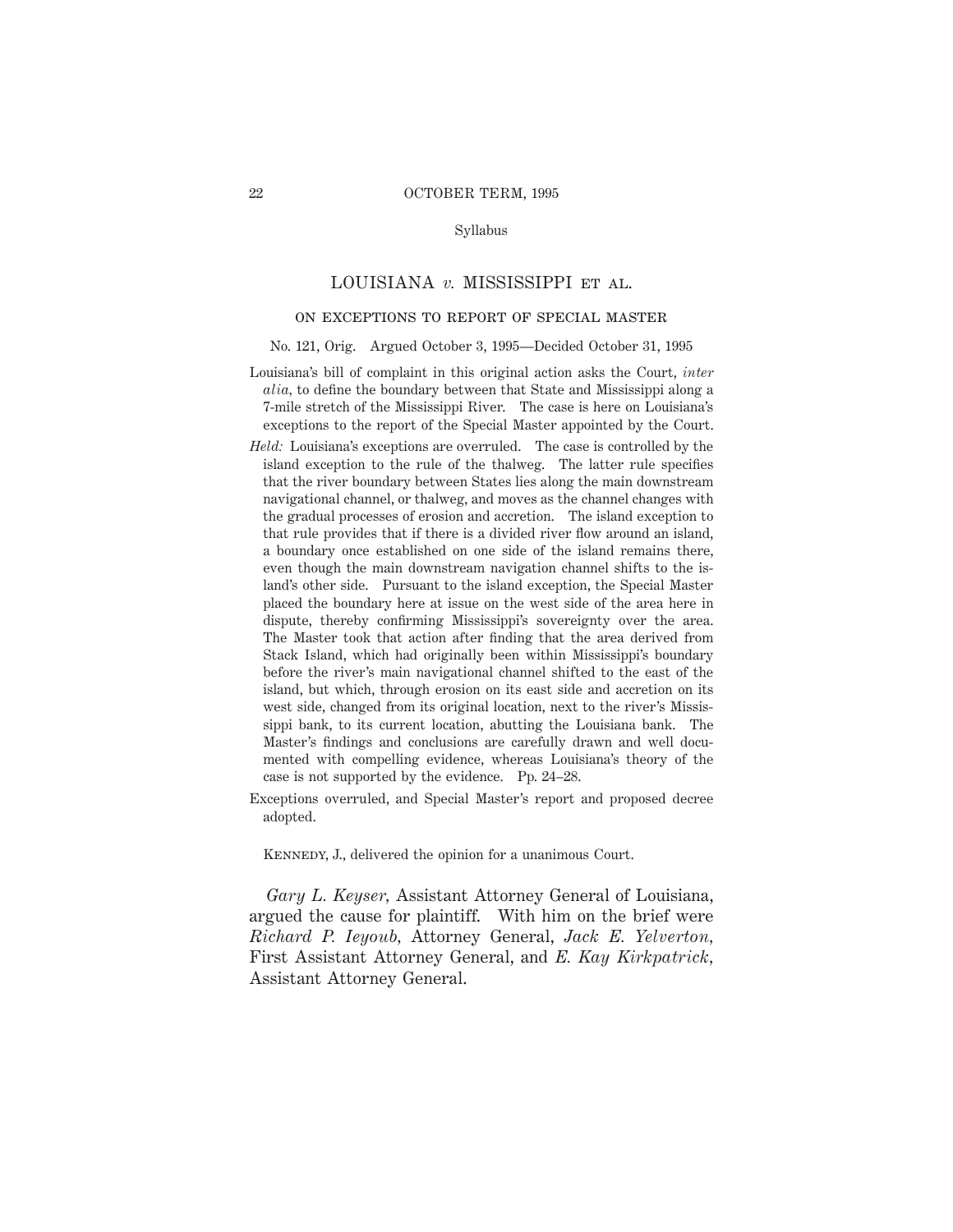*James W. McCartney* argued the cause for defendant Houston Group. *Robert R. Bailess* argued the cause for defendant State of Mississippi. With them on the brief were *Mike Moore,* Attorney General of Mississippi, *Robert E. Sanders,* Assistant Attorney General, and *Charles Alan Wright.*

JUSTICE KENNEDY delivered the opinion of the Court.

Like the shifting river channel near the property in dispute, this litigation has traversed from one side of our docket to the other. We must first recount this procedural history.

In an earlier action, Mississippi citizens sued in the United States District Court for the Southern District of Mississippi to quiet title to the subject property. Certain Louisiana citizens were named as defendants. The parties asserted conflicting ownership claims to an area of about 2,000 acres, stretching seven miles along the Louisiana bank of the Mississippi River, near Lake Providence, Louisiana. The State of Louisiana and the Lake Providence Port Commission intervened in that action and filed a third-party complaint against the State of Mississippi. Concerned, however, with the jurisdiction of the District Court to hear its matter, Louisiana took the further step of instituting an original action in this Court, and it filed a motion here for leave to file a bill of complaint. We denied the motion. *Louisiana* v. *Mississippi,* 488 U. S. 990 (1988).

The District Court heard the case pending before it and, in an order by Judge Barbour, ruled in favor of Mississippi. Louisiana, however, prevailed in the United States Court of Appeals for the Fifth Circuit, 937 F. 2d 247 (1991), and we granted Mississippi's petition for certiorari. 503 U. S. 935 (1992).

After hearing oral argument on both substantive issues and jurisdiction, we resolved only the latter. We held that there was no jurisdiction in the District Court, or in the Court of Appeals, to grant any relief in the quiet title action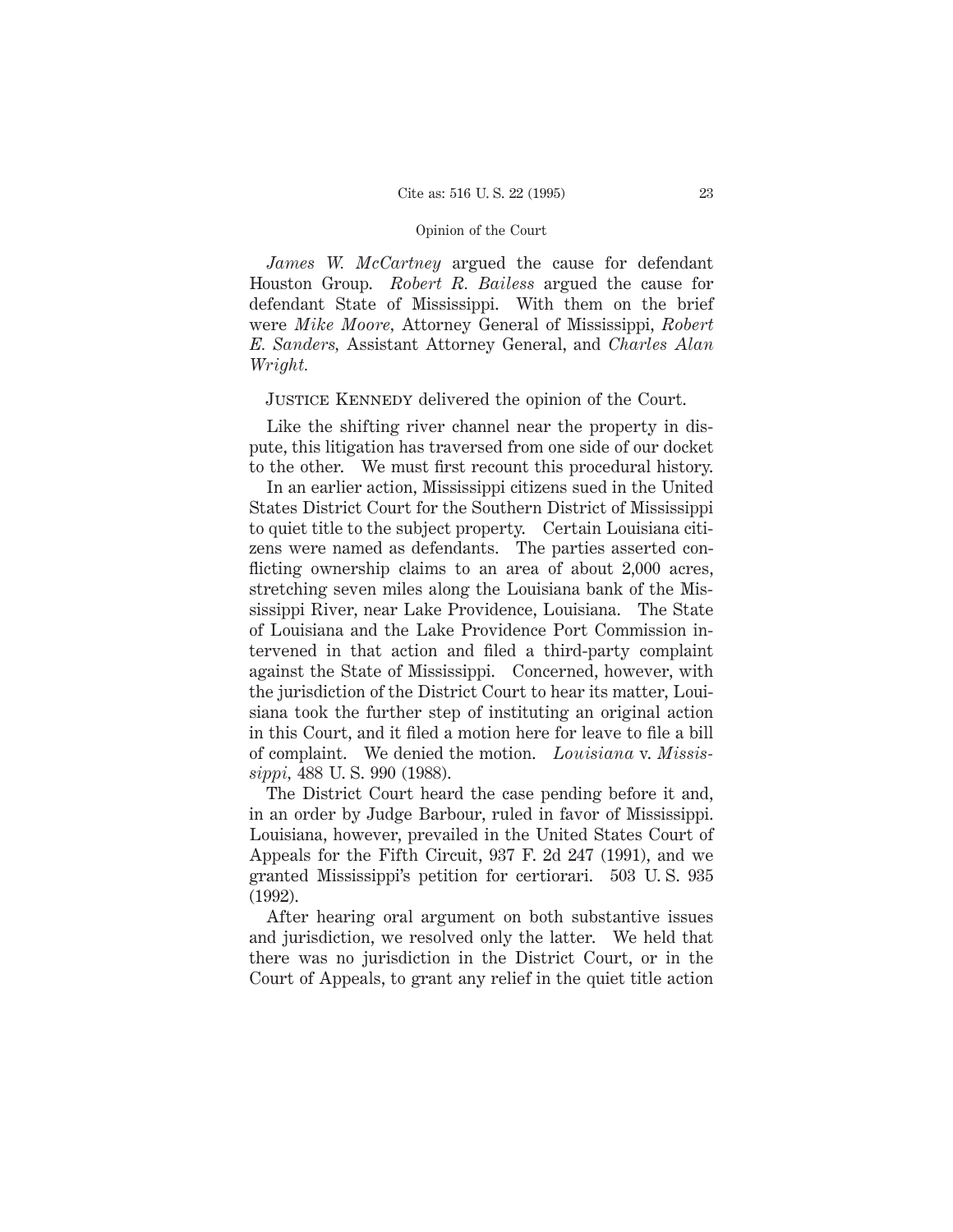to one State against the other, that authority being reserved for jurisdiction exclusive to this Court. *Mississippi* v. *Louisiana,* 506 U. S. 73, 77–78 (1992); see also 28 U. S. C. § 1251(a). We remanded the case so the complaint filed by Louisiana could be dismissed in the District Court and for the Court of Appeals to determine what further proceedings were necessary with respect to the claims of the private parties.

Upon remand, Louisiana asked the District Court to stay further action in the case to allow Louisiana once again to seek permission to file a bill of complaint in this Court. The District Court agreed, noting that our decision on the boundary issue would solve the District Court's choice-of-law problem and would be the fairest method of resolving the fundamental issue for all parties.

Louisiana did file a renewed motion in our Court for leave to file a bill of complaint. We granted it, allowing leave to file against Mississippi and persons called the Houston Group, who asserted ownership to the disputed area and who supported Mississippi's position on the boundary issue. Louisiana asked us to define the boundary between the two States and cancel the Houston Group's claim of title. After granting leave to file, we appointed Vincent L. McKusick, former Chief Justice of the Maine Supreme Judicial Court, as Special Master. The case is now before us on Louisiana's exceptions to his report, and there is no jurisdictional bar to our resolving the questions presented.

We deem it necessary to do no more than give a brief summary of the law and of the Special Master's careful and well-documented findings and conclusions, for Louisiana's exceptions have little merit and must be rejected.

The controlling legal principles are not in dispute. In all four of the prior cases that have involved the Mississippi River boundary between Louisiana and Mississippi, we have applied the rule of the thalweg. *Louisiana* v. *Mississippi,* 466 U. S. 96, 99 (1984); *Louisiana* v. *Mississippi,* 384 U. S. 24, 25–26, reh'g denied, 384 U. S. 958 (1966); *Louisiana* v.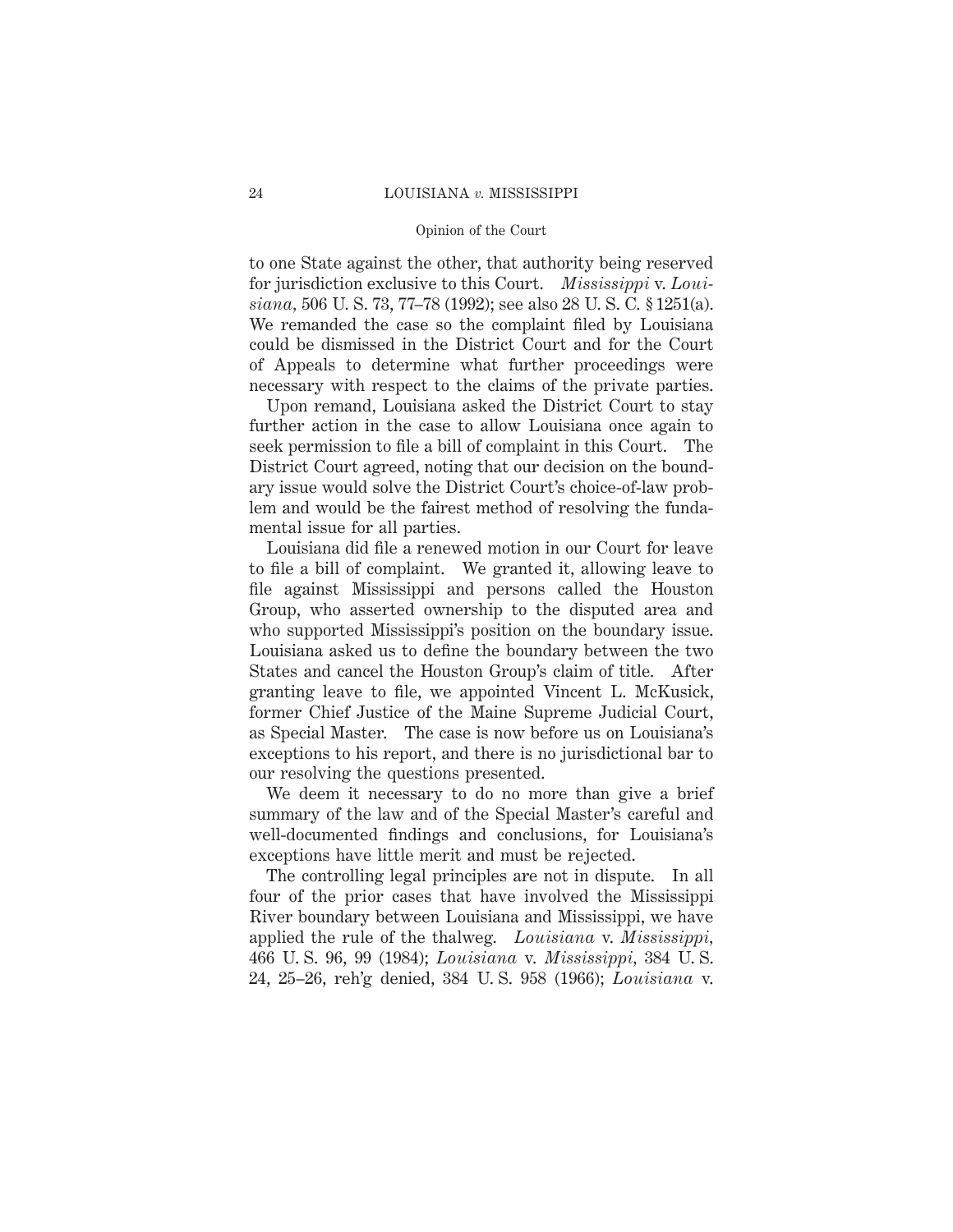*Mississippi,* 282 U. S. 458, 459 (1931); *Louisiana* v. *Mississippi,* 202 U. S. 1, 49 (1906). Though there are exceptions, the rule is that the river boundary between States lies along the main downstream navigational channel, or thalweg, and moves as the channel changes with the gradual processes of erosion and accretion. *Louisiana* v. *Mississippi,* 466 U. S., at 99–101; *Arkansas* v. *Tennessee,* 397 U. S. 88, 89–90 (1970). There exists an island exception to the general rule, which provides that if there is a divided river flow around an island, a boundary once established on one side of the island remains there, even though the main downstream navigation channel shifts to the island's other side. *Indiana* v. *Kentucky,* 136 U. S. 479, 508–509 (1890); *Missouri* v. *Kentucky,* 11 Wall. 395, 401 (1871). The island exception serves to avoid disturbing a State's sovereignty over an island if there are changes in the main navigation channel.

The Special Master found that the disputed area derived from an island, known as Stack Island, that had been within Mississippi's boundary before the river's main navigational channel shifted to the east of the island. The Special Master found that, through erosion on its east bank and accretion on its west bank, Stack Island changed from its original location, next to the Mississippi bank of the river, to its current location, abutting the Louisiana bank. Pursuant to the island exception, then, the Special Master placed the boundary on the west side of the disputed area, confirming Mississippi's sovereignty over it. Because the land is located in Mississippi, the Special Master found that Louisiana had no standing to challenge the Houston Group's claim of title.

Louisiana advances a different version of events. It concedes that there did exist a Stack Island in 1881 and that it was formed in Mississippi territory. In that year the land was surveyed for a federal land patent that was later granted to the Houston Group's predecessor in interest, Stephen Blackwell. Louisiana maintains that two years later, in 1883, Stack Island washed away and was replaced by mere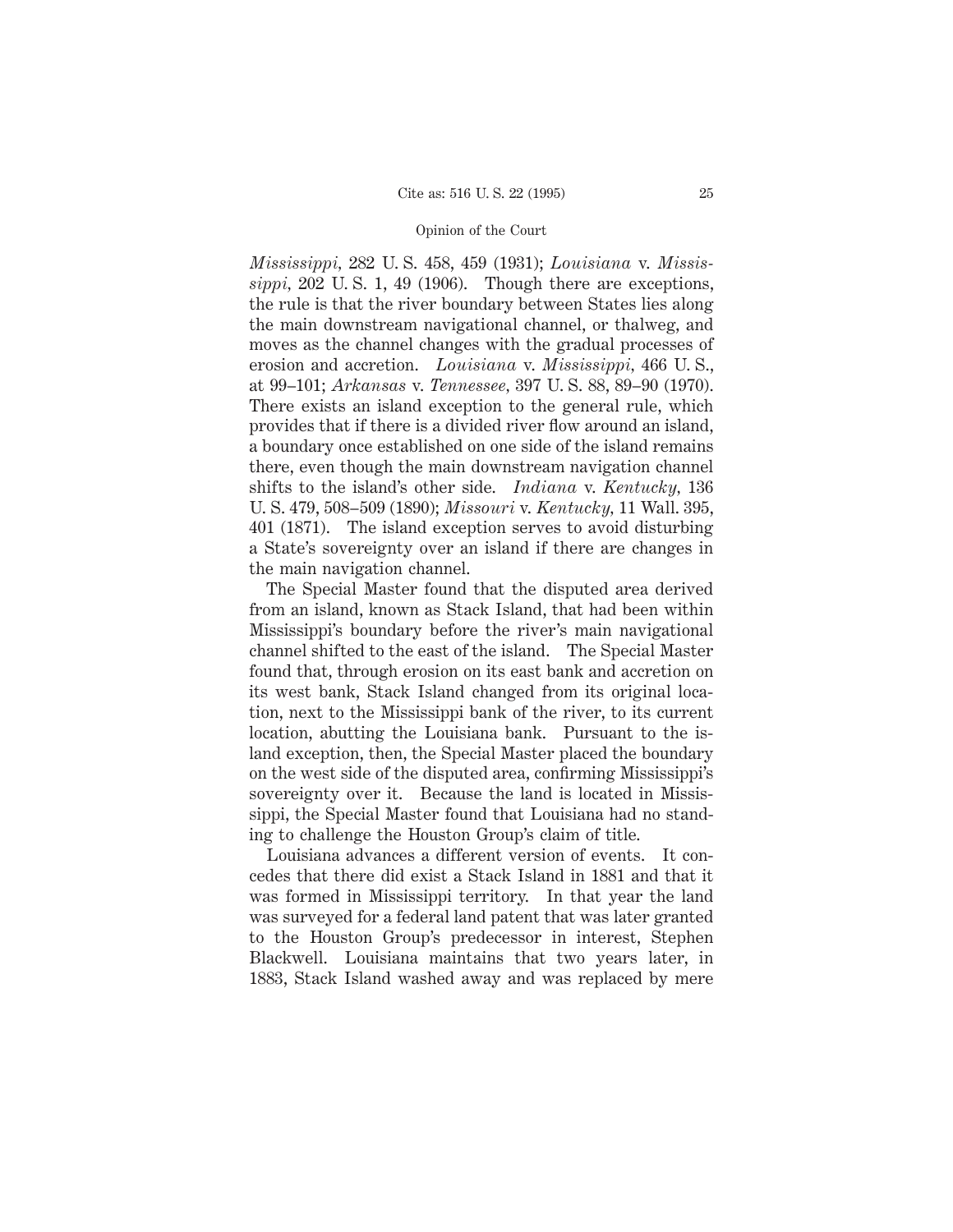alluvial deposits, which at various times over the last 100 years were not sufficient in size or stability to be deemed an island. Some of these alluvial deposits may or may not have gravitated to the disputed area; nonetheless, according to Louisiana, the disputed area was not formed from anything that can be said to be Stack Island but rather was formed by random accretion to the west bank of the river.

The Special Master rejected Louisiana's theory as not supported by the evidence, and we agree. The only evidence that Louisiana presented to support its theory of Stack Island's disappearance is a Mississippi River Commission map dated April 1883. The map was prepared in 1881, with hydrographic data added in an overlay in 1883. Of particular interest is a solid green line labeled as the "present steamboat channel" that runs over a portion of Stack Island as it was drawn in 1881. Louisiana's expert interpreted that green line to mean that Stack Island had disappeared by 1883.

The Special Master questioned the authenticity of the document because testimony suggested that no such map had been published by the Mississippi River Commission and because a different map published by the Commission the same month, April 1883, showed Stack Island in existence. Even if we assume the document's authenticity, however, it does not settle the question, for we agree with the Special Master that boats could have passed close enough to the island without the entire island having disappeared. Louisiana's reading of the document was contradicted, moreover, by the sworn testimony of Stephen Blackwell and two other witnesses given on May 5, 1885, stating that Blackwell and his family had lived on Stack Island continuously from April 2, 1882, to the date of the testimony and were cultivating 20 acres. Furthermore, in November 1883, six months after Stack Island was supposed to have vanished, the Mississippi River Commission, in reporting on its construction of dikes just north of Stack Island, stated that " 'this work showed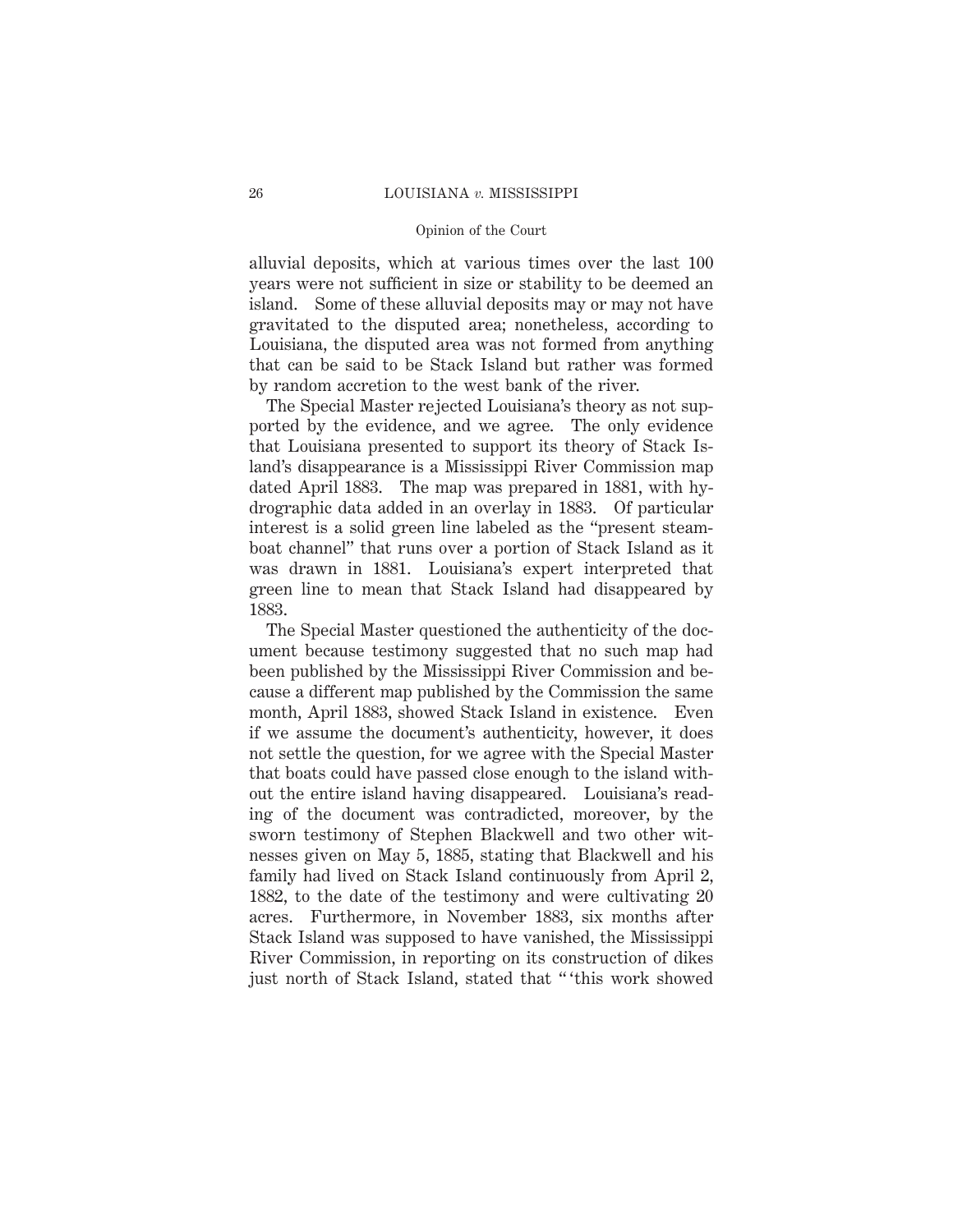good results, forcing the main channel of the river to the right of the island and building a bar to the head of Stack Island, as shown by the high-water survey of April 1883.'" Report of Special Master 20.

Like the Special Master, we are unconvinced that Stack Island disappeared in 1883. Louisiana alleges other disappearances, including one as recently as 1948. We find no credible evidence of these disappearances, but instead find compelling evidence of Stack Island's continued existence. We note first that the north portion of Stack Island has 70 year-old cottonwood trees growing on it and that long-time residents of the area report no disappearances of the island. The record, moreover, contains numerous maps of the region beginning with the 1881 patent survey and coming into the present era, and every one of them shows the existence of Stack Island. With the exception of a single exhibit, dated 1970, all of the maps and mosaics show a land mass that the mapmaker identifies by name as Stack Island, even for the years since 1954 when that land mass has no longer been insular in form. These maps show Stack Island's progression from the Mississippi side of the river to the Louisiana side. When the maps are superimposed one over the other in chronological order, the successive maps show a land mass covering a significant portion of Stack Island shown on the preceding map. The maps satisfy us that Stack Island did not wash away and is now the disputed area.

We need not delve into the proper definition of an island, as Louisiana would have us do, because the Special Master adopted Louisiana's rigorous test, and found that Stack Island satisfied it.

Louisiana raises no exceptions to that portion of the Special Master's report finding that Louisiana lacked standing to challenge the Houston Group's claim of title. Louisiana requests a new trial of the supplemental hearing before the Special Master but offers no sound reason in support of that request, so we must deny it.